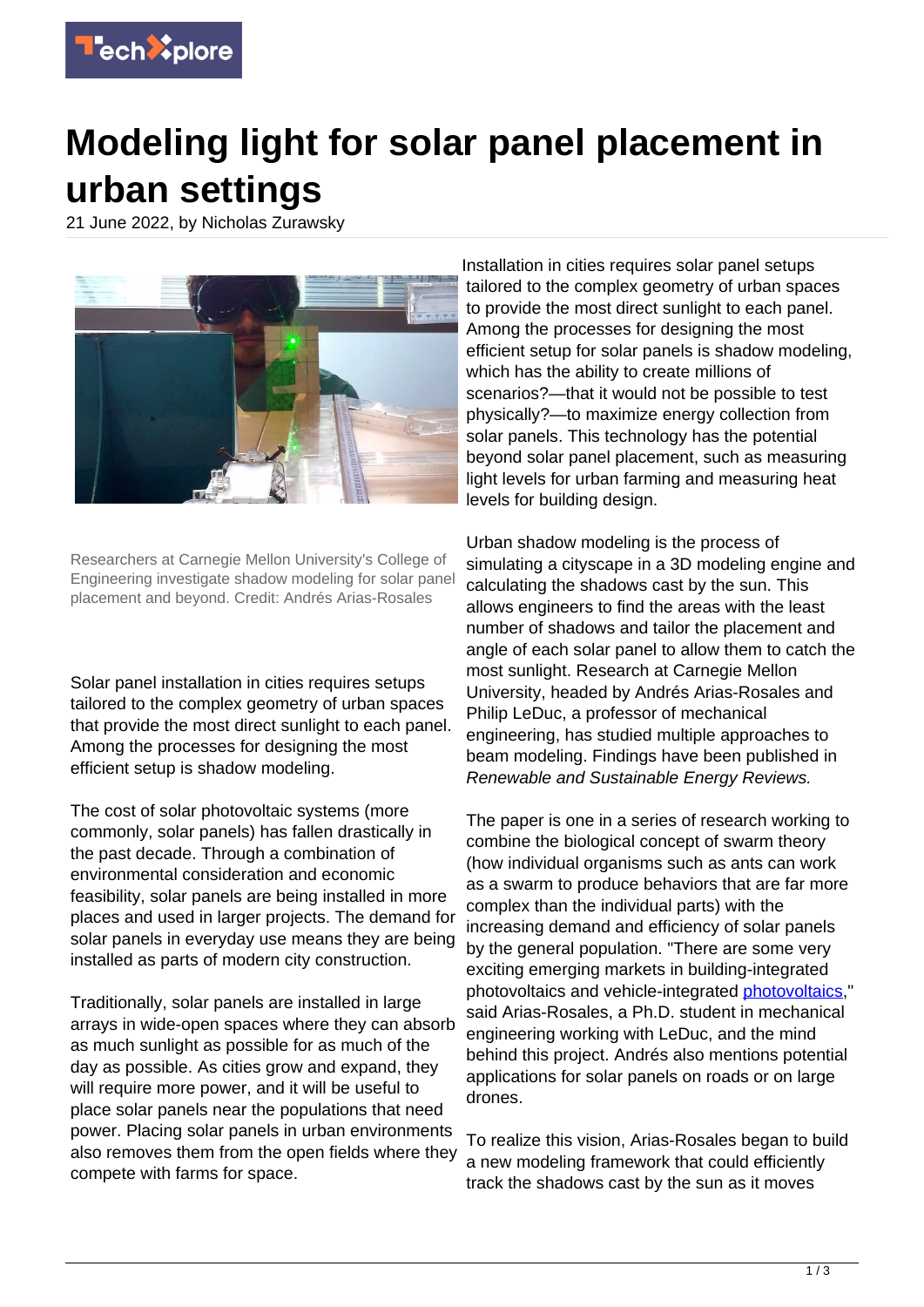across the sky and as vehicles, people, and drones complex, because even though the method is very move around a densely-packed city. They studied four different methods of tracing the hard shadows cast by the sun in different settings from loosely packed urban environments like La Crescenta-Montrose, California to densely packed cities such as New York.

The four methods tested in the research were:

- Rasterization and pixel counting in a virtual photograph to measure the area hit by the sun; this is the most accurate but the most computationally intense method.
- Two types of ray tracing, which use vector analysis to determine the surface area hit. Forward ray tracing measures rays from the light source and calculates how many of them hit the solar panels. It is extremely computationally intensive, but as the most straightforward method, it was used as a baseline. Focused ray tracing measures rays from the solar panel and sees how many hit the sun; it is much faster than rasterization and still fairly accurate.
- A fully analytical approach, which used geometric modeling and linear algebra to calculate how much of the sun was blocked by buildings in between the solar panel and the sun.

This last method was the fastest by orders of magnitude but does not work as well in more complex environments or environments with a lot of things in motion.

Which method is best for measuring the cast [shadows?](https://techxplore.com/tags/shadows/)

"It depends in part on the exact application you're dealing with," said Arias-Rosales. The analytical approach was by far the fastest and most accurate approach. However, implementing this approach is extremely complex, and it requires prior and exact modeling of all the objects in the environment. The focused ray-tracing approach is a very good balance, as it is far more efficient than the rasterization approach and is only a little bit less accurate. The rasterization method is not very useful until the environment becomes very

slow, unlike the other methods, the rasterization method does not slow down the more objects there are in the environment.

These new [modeling techniques](https://techxplore.com/tags/modeling+techniques/) are not only applicable to solar panels. There is potential for this technology in many modern applications, like temperature modeling for environmentallyconscious design, such as designing buildings to not be as affected by direct sunlight and therefore cut costs on air conditioning or determining tree placement in public spaces to make them cooler or using [solar panels](https://techxplore.com/tags/solar+panels/) to both capture the sunlight and generate shade. Another application is to use this shadow modeling to design public gardens as urban farming becomes more and more popular as people become more self-sufficient and environmentally conscious.

 **More information:** Andrés Arias-Rosales et al, Shadow modeling in urban environments for solar harvesting devices with freely defined positions and orientations, Renewable and Sustainable Energy Reviews (2022). [DOI: 10.1016/j.rser.2022.112522](https://dx.doi.org/10.1016/j.rser.2022.112522)

 Provided by Carnegie Mellon University Mechanical Engineering